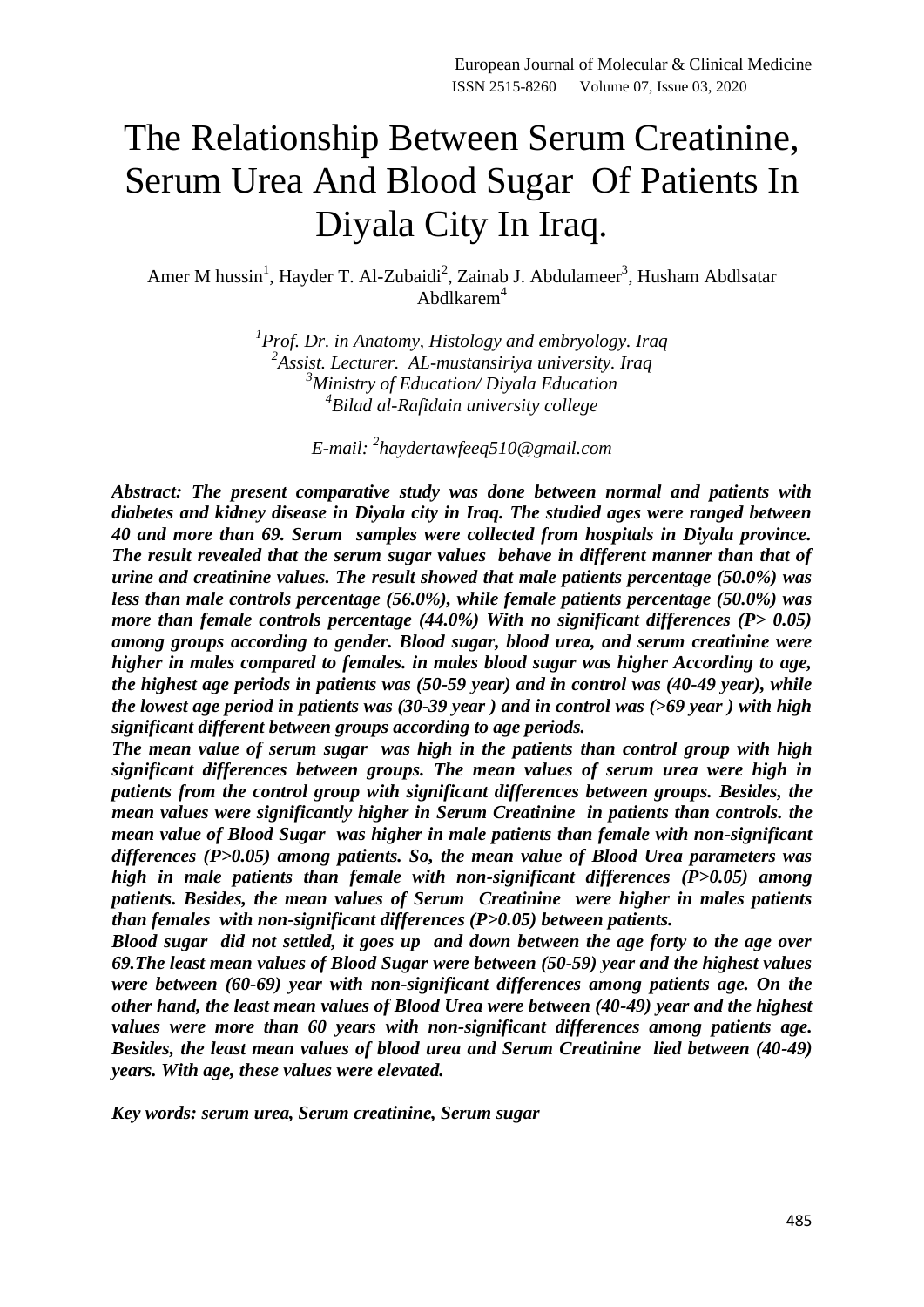### **1. INTRODUCTION**

Diabetes mellitus is the third leading cause of death (after heart disease and cancer) in many developed countries. it affects about 2 to 3% of the general population. The complications of diabetes affect the eye, kidney and nervous system. Diabetes is a major cause of blindness, renal failure, amputation, heart attacks and stroke.(The term diabetes, whenever used, refers to diabetes mellitus. lt should, however, be noted that diabetes insipidus is another disorder characterized by large volumes of urine excretion due to antidiuretic hormone deficiency). Diabetes mellitus is a clinical condition characterized by increased blood glucose level (hyperglycemia)due to insufficient or inefficient (incompetent) insulin. ln other words, insulin is either not produced in sufficient quantity or inefficient in its action on the target tissues. As a consequence, the blood glucose level is elevated which spills over into urine in diabetes mellitus. insulin is a polypeptide hormone produced by the  $_{\beta}$ -cells of islets of Langerhans of pancreas. lt has profound influence on the metabolism of carbohydrate, fat and protein. Insulin is considered as anabolic hormone, as it promotes the synthesis of glycogen, triacylglycerols and proteins. This hormone has been implicated in the development of diabetes mellitus. Insulin is produced by the p-cells of the is lets of Langerhans of pancreas. C-peptide has no biological activity, however its estimation in the plasma serves as a useful index for the endogenous. production of insulin. In the<sub> $\beta$ </sub>-cells, insulin (and also proinsulin) combines with zinc to form complexes. In this form, insulin is stored in the granules of the cytosol which is released in response to various stimuli by exocytosis.. (1)

Diabetic nephropathy is diagnosed by total albuminuria of more than 300 mg ( proteins particularly albumin ) at a 24 hour urine group or significant albuminuria and abnormal renal function represented by an imbalance of serum creatinine and serum urea. Clinically, diabetic nephropathy is demonstrated by proteinuria, decreased glomerular function rate(GFR), hypertension, and risk cardiovascular disease and mortality.(2) in diabetic nephropathy, vital signs. The S.creatinine and S.urea are known to increase with hyperglycemia in uncontrolled diabetics, usually associated with sever kidney damage. The measurement of serum creatinine and urea are easily available for this purpose that can help detect the kidneys affected by diabetes and prevention at an early stage and can limit the progress to end stage kidney disease. (2,3) Creatinine is the result of breakdown creatinine phosphate, which is released from skeletal muscle at a constant rate. The serum creatinine correlates perfectly well with the percent of the body that are a skeletal muscle. It is purified by the glomerulus, and a small amount is also excreted into the glomerular filtration by the proximal tubules (and then when the low glomerular filtration rate, break down the usual mutual relationship tends creatinine to reduce the extent of decline in glomerular filtration rate (GFR)).(4,5)

#### **2. METHOD AND MATERIAL**

The present study was conducted at the Baquba Teaching Hospital in Baquba provice for diabetic patients, and started from April (2018) to February (2019). (50) blood samples were collected from diabetes patients, (25) males and (25) females with an age group (40-70) years, and (25) blood samples were collected from healthy individuals that were approved as a control group. The number of males (14) and females (11) in the age group (30-70) years. 5 ml of blood Were collected 5 ml of blood and leave them at room temperature 20-25 ° C to allow her clot, then serum separation centrifuge for 5-10 minutes, and the Serum was split into three tubes (250 μl) and stored at -20 °C. the assay continues.

Biochemical parameters (B. urea, S. creatinine, blood sugar) were measured by Cobas 400.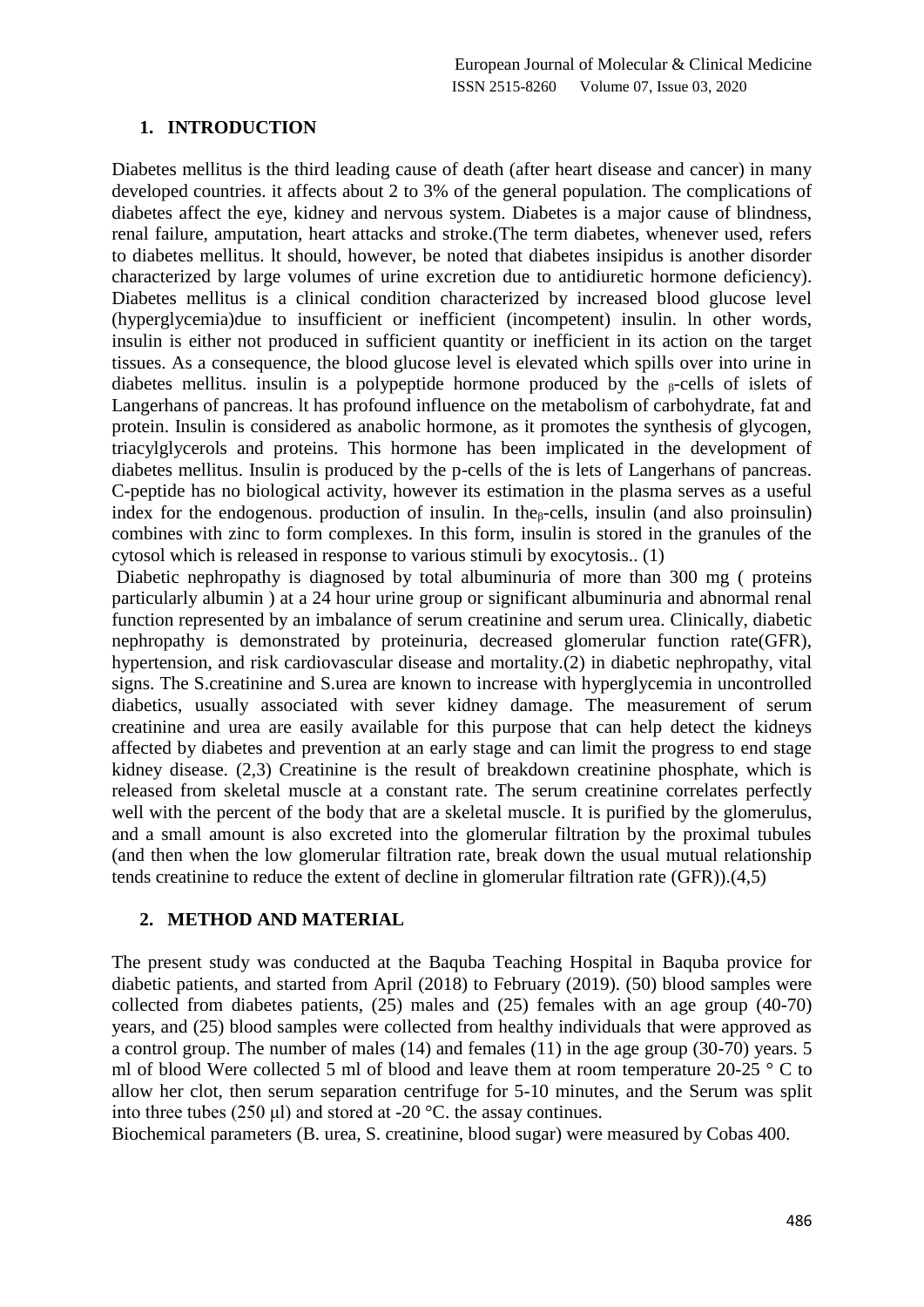#### *analysis statistical*

The current study data analysis using Chi-square (X2 test) to compare percentages. Sensitivity and specificity of the measured diagnostic tests (detection of the best test for diagnosis) showed ROC curve. The Numeric date is described by (mean  $\pm$  SD). T test is used to compare two variables numeric, while the test is used F (ANOVA) to compare three or more numeric variables. The Pearson correlation account (R) to explain the type and strength of the relationship between the variables. The application of the level of significance  $\alpha = 0.05$ for the test. Software (SPSS v.22 and excel 2013) for analyzing current data.

## **3. RESULTS**

Result of current study shows the male patients percentage (50.0%) was less than male controls percentage (56.0%), while the female patients percentage (50.0%) was more than female controls percentage  $(44.0\%)$  with no significant different  $(P>0.05)$  between groups according to sex as shown in table (1).

According to age periods between groups, the highest age periods in patients was (50-59 year) and in control was (40-49 year), while the lowest age periods in patients was (30-39 year ) and in control was (>69 year ) with high significant different between groups according to age periods as shown in table (1).

|                           |        |                   | Groups          |                 |                |           |  |
|---------------------------|--------|-------------------|-----------------|-----------------|----------------|-----------|--|
|                           |        | Patients $(N=50)$ | Controls $(25)$ | Total           | P value        |           |  |
|                           |        | $\mathbf N$       | 25              | 14              | 39             |           |  |
|                           | Male   | $\%$              | 50.0%           | 56.0%           | 52.0%          |           |  |
| Sex                       |        | N                 | 25              | 11              | 36             | 0.624     |  |
|                           | Female | $\%$              | 50.0%           | 44.0%           | 48.0%          |           |  |
| periods<br>Age<br>(Years) |        | N                 | $\theta$        | 4               | $\overline{4}$ |           |  |
|                           | 30-39  | $\%$              | 0.0%            | 16.0%           | 5.3%           |           |  |
|                           | 40-49  | $\mathbf N$       | 12              | 12              | 24             |           |  |
|                           |        | $\%$              | 24.0%           | 48.0%           | 32.0%          |           |  |
|                           | 50-59  | N                 | 18              | $5\overline{)}$ | 23             |           |  |
|                           |        | $\%$              | 36.0%           | 20.0%           | 30.7%          | $0.004**$ |  |
|                           | 60-69  | $\mathbf N$       | 12              | $\overline{2}$  | 14             |           |  |
|                           |        | $\%$              | 24.0%           | 8.0%            | 18.7%          |           |  |
|                           | >69    | $\mathbf N$       | 8               | $\overline{2}$  | 10             |           |  |
|                           |        | $\%$              | 16.0%           | 8.0%            | 13.3%          |           |  |
| Mean of age               |        |                   | 56.26           | 46.60           |                |           |  |
| SD of age                 |        |                   | 9.38            | 11.15           |                |           |  |

Table (1) comparison between gender and age periods within study groups by using chi-square

 gender and the effects of biological sex causing many diseases, including representational disorders such as diabetes diet. Diabetes is more prevalent in men than in women in most parts of the world, particularly in middle-aged populations where males are more affected by obesity , insulin resistance and hyperglycemia compared to females. (Blandine et al., 2020). For women, insulin sensitivity is higher, Those who also have higher insulin-secreting capacities and incretin responses than men; Despite these sex benefits all go to pieces when

test.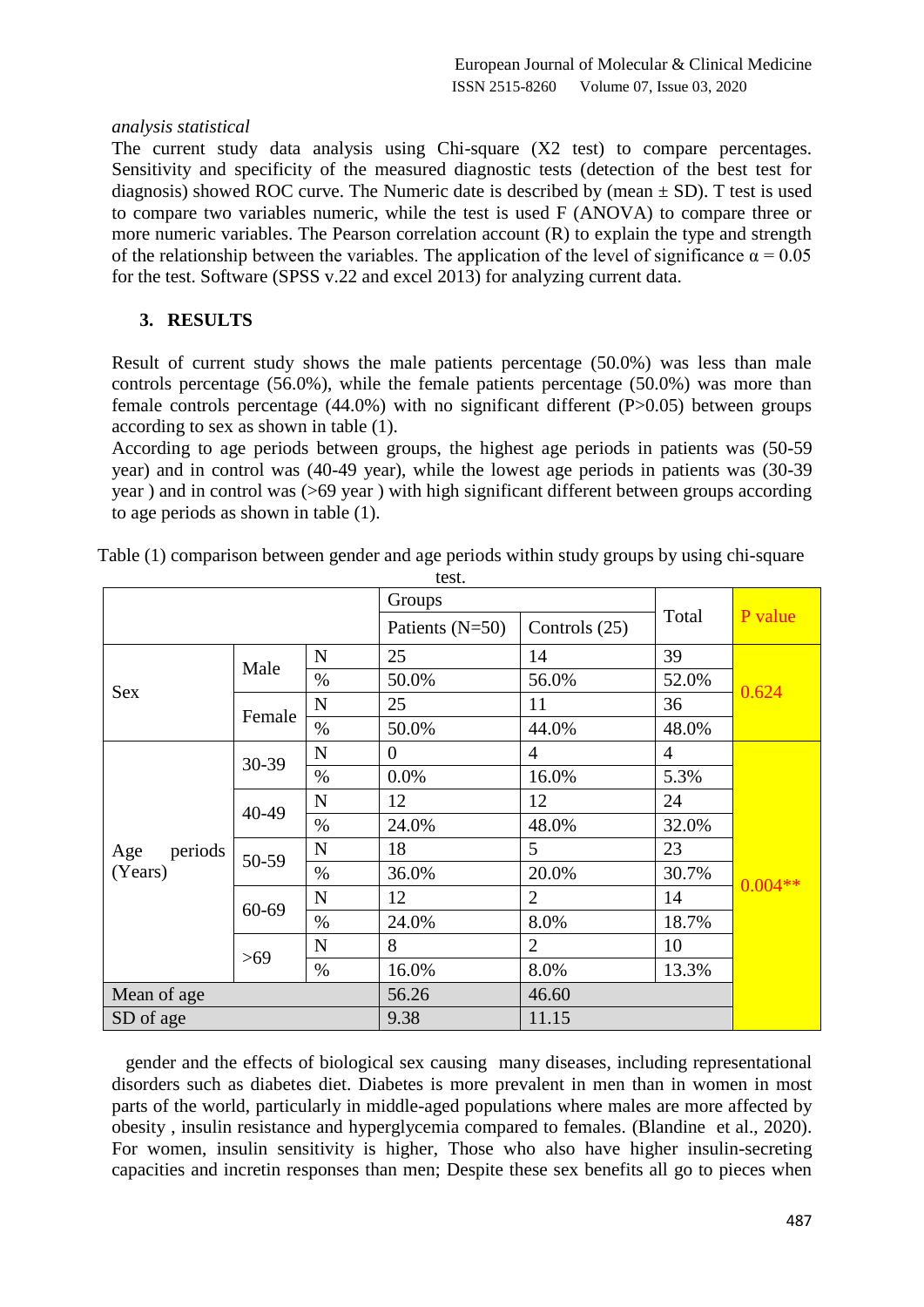glucose tolerance towards diabetes deteriorates. Differences in lifestyle associated with sex may lead to differences in the risk of diabetes, and thus to differences in the prevalence of this situation among women and men (BeLue et al., 2009). Although, the relationship among a famed risk factor for diabetes as obesity, and the evolution of symptoms diabetes it may not be easy. Although documented wide variations in the distribution of diabetes by sex in several review articles (Tuei *et al.,* 2017) It is not examined possible reasons for this discrepancy in detail.

 The study found that this age group 50-59 years was severely affected by diabetes, and this is somewhat consistent with the findings of its findings (Cho et al., 2018) and (Miloudi et al., 2020), Adults aged 50-59 were the most commonly diagnosed age group for diabetes. Diabetic mellitus affects both the elderly and the young and is closely related to morbidity, mortality and high health cost for patients, their families and countries (Nwaokoro *et al.,* 2014). About 25% of the population of the United States of America over the age aged ≥65 years suffers from diabetes (Centers for Disease Control and Prevention, 2011), and The aging of the population in general is the main driver of the diabetes pestilential. though the a onus of diabetes is often prescribed in terms of its effect on adults working-age, diabetes in the elderly is associated with a higher mortality rate, decreased functional status, and an increased risk of institutionalization (Brown et al., 2013). Elderly adults with diabetes are at high risk of developing acute and chronic complications in the microvascular and cardiovascular levels of the disease. diabetes affects Type 2 both the elderly and the youths and is associated with significantly higher morbidity and mortality for patients, health cost and their families and countries. In the world, the increase of the type I of economic development are linked, and the aging of the populations, increased civilization, diet changes and reduced physical activity, and other lifestyle changes (Srivastava and Singh, 2013). The number of people aged 20 to 79 with diabetes in the world is estimated at men 8% 4225 million in 2017 and is projected to reach 552 million in 2030 (Al-Quwaidhi et al., 2014).

 Result of current study shows the mean value was high for Blood Sugar (241.24±85.86) parameters in patients than controls  $(97.56 \pm 10.19)$  with high significant difference  $(P<0.05)$ between study groups. As well the mean value was high for Blood Urea (32.98 $\pm$ 4.68) parameters in patients than controls  $(15.96\pm5.18)$  with high significant difference  $(P<0.05)$ between study groups. And also, the mean value was high for Serum Creatinine  $(1.69 \pm 1.12)$ parameters in patients than controls  $(0.82 \pm 0.32)$  with high significant difference  $(P<0.05)$ between the study groups as shown on the table (2) and the figure (1).

| (Patients=50<br>Groups<br>$Controls = 25$ |          | N  | Mean   | <b>SD</b> | P value    |  |
|-------------------------------------------|----------|----|--------|-----------|------------|--|
|                                           | Patients | 50 | 241.24 | 85.86     | $0.001***$ |  |
| <b>Blood Sugar</b>                        | Controls | 25 | 97.56  | 10.19     |            |  |
| <b>Blood Urea</b>                         | Patients | 50 | 32.98  | 4.68      | $0.001***$ |  |
|                                           | Controls | 25 | 15.96  | 5.18      |            |  |
| Serum_Creatinine                          | Patients | 50 | 1.69   | 1.12      | $0.001***$ |  |
|                                           | Controls | 25 | 0.82   | 0.32      |            |  |

Table (2) comparison between biochemical parameters within study groups by using student t- test.

Thus, the mean blood urea and S.creatinine levels were higher significant ( $p \le 0.05$ ) in the diabetes subjects over non-diabetic control group. Various studies showed that the blood urea levels increased proportionally to the increase in serum creatinine . These results are in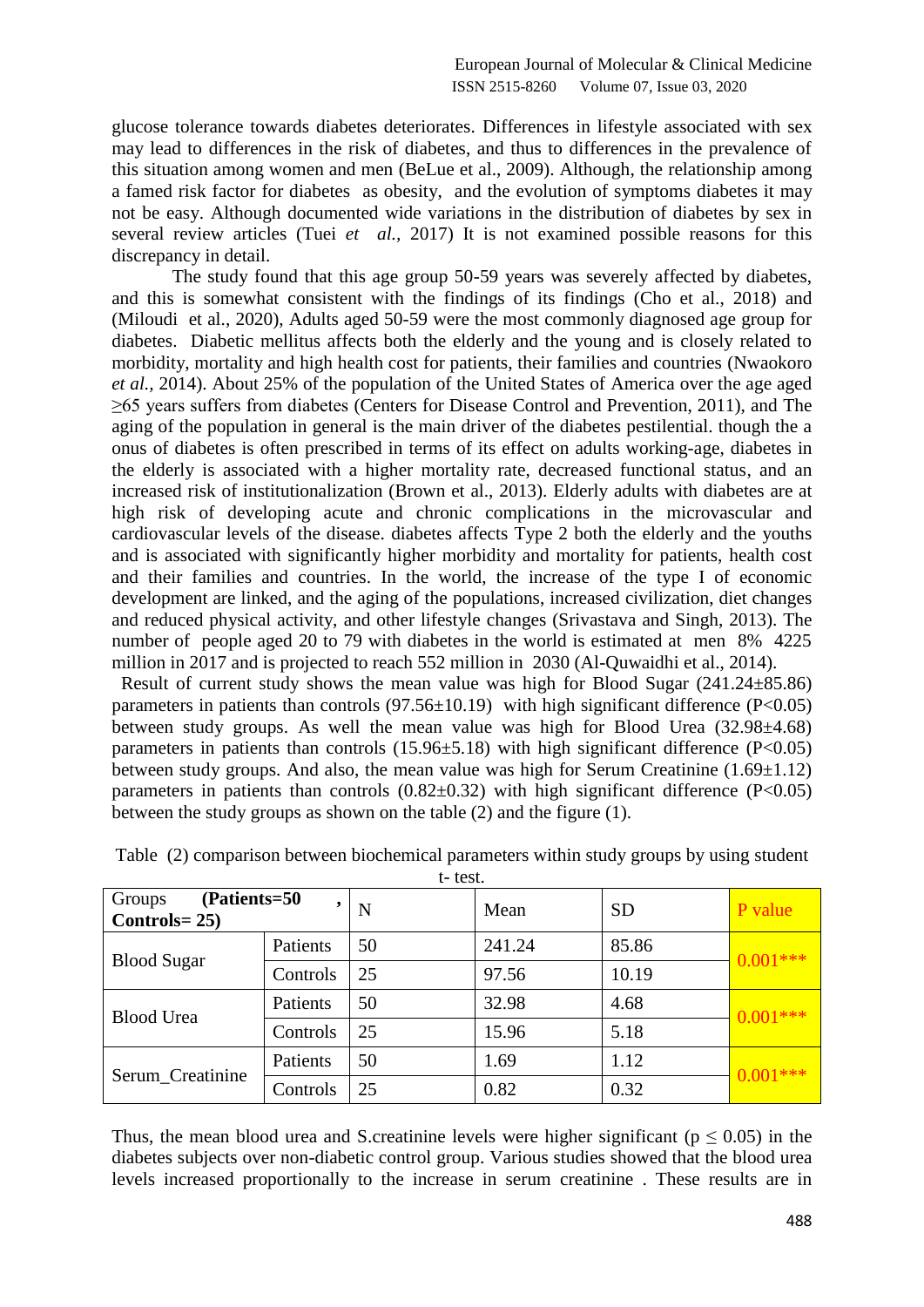agreement with different studies that have show that raised S.creatinine and blood urea levels in patients with diabetes may indicate a pre-kidney problem (Aldler AI, Judykay T).



Figure (1) comparison between biochemical parameters within study

 Result of current study shows the mean value of Blood Sugar parameters was high for male patients (255.00±95.39) than female (227.48±74.55) with no significant different (P>0.05) between patients sex. So, the mean value of Blood Urea parameters was high for male patients  $(33.04\pm4.11)$  than female  $(32.92\pm5.28)$  with no significant different (P>0.05) between patients sex. Also, the mean value of Serum Creatinine parameters was high for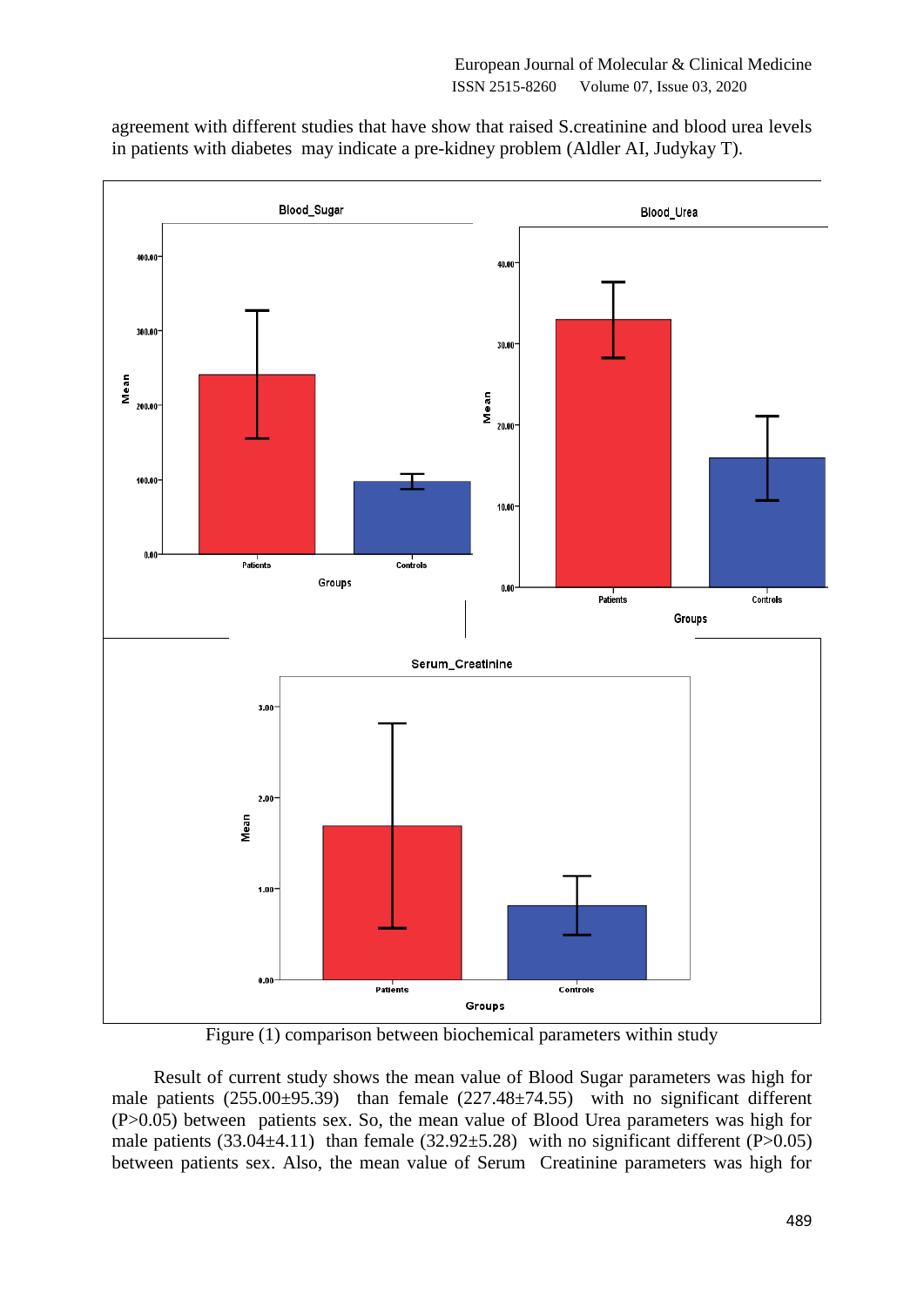male patients  $(1.81\pm1.22)$  than female  $(1.58\pm1.04)$  with no significant different  $(P>0.05)$ between patients sex as shown on the table (3).

|                    | <b>Sex</b> |    | Mean   | <b>SD</b> | P value |  |
|--------------------|------------|----|--------|-----------|---------|--|
| <b>Blood Sugar</b> | Male       | 25 | 255.00 | 95.39     | 0.26    |  |
|                    | Female     | 25 | 227.48 | 74.55     |         |  |
| <b>Blood Urea</b>  | Male       | 25 | 33.04  | 4.11      | 0.92    |  |
|                    | Female     | 25 | 32.92  | 5.28      |         |  |
| Serum Creatinine   | Male       | 25 | 1.81   | .22       | 0.47    |  |
|                    | Female     | 25 | 1.58   | 1.04      |         |  |

Table (3) comparison between biochemical parameters of patients with gender by using student t- test.

Result of current study shows the least mean value of Blood Sugar parameters was for period (50-59 year) and highest mean value was for period (60-69 year) with non-significant different (P>0.05) among patients age. So, least mean value of Blood Urea parameters was for period (40-49 year) and highest mean value was for period (>69 year) with no significant different (P>0.05) between patients age. Also, least mean value of Serum Creatinine parameters was for period (40-49year) and highest mean value was for period (50-59 year) with high significant difference  $(P<0.05)$  among patients age as shown on the table (4).

| Table (4) comparison between biochemical parameters of patients with age periods by using |  |  |  |
|-------------------------------------------------------------------------------------------|--|--|--|
|                                                                                           |  |  |  |

| F-test.            |           |    |        |           |            |  |  |
|--------------------|-----------|----|--------|-----------|------------|--|--|
|                    |           | N  | Mean   | <b>SD</b> | P value    |  |  |
|                    | 40-49     | 12 | 262.08 | 117.16    |            |  |  |
|                    | 50-59     | 18 | 210.94 | 49.28     | 0.27       |  |  |
| <b>Blood Sugar</b> | $60 - 69$ | 12 | 266.33 | 101.14    |            |  |  |
|                    | >69       | 8  | 240.50 | 62.25     |            |  |  |
|                    | 40-49     | 12 | 30.50  | 2.65      |            |  |  |
| <b>Blood Urea</b>  | 50-59     | 18 | 32.72  | 4.76      | 0.07       |  |  |
|                    | $60 - 69$ | 12 | 33.92  | 4.96      |            |  |  |
|                    | >69       | 8  | 35.88  | 5.17      |            |  |  |
| Serum Creatinine   | 40-49     | 12 | 0.86   | 0.30      |            |  |  |
|                    | 50-59     | 18 | 2.28   | 1.21      | $0.006$ ** |  |  |
|                    | $60 - 69$ | 12 | 1.63   | 1.04      |            |  |  |
|                    | >69       | 8  | 1.71   | 1.17      |            |  |  |

Result of current study shows the correlation relationship between Blood Sugar and Blood Urea is negative  $(r = -0.139)$ , while the correlation relationship among B.Sugar and S.creatinine is positive ( $r = 0.004$ ). so, the correlation relationship between Serum Creatinine and Blood Urea is strong positive as shown in table (5)

|                    |    | <b>Blood Urea</b> | Serum Creatinine |
|--------------------|----|-------------------|------------------|
| <b>Blood Sugar</b> | 17 | $-0.139$          | 0.004            |
| Serum Creatinine   | v  | $0.519$ **        |                  |

Table (5) correlation relationship between biochemical parameters.

Result of current study shows the highest Sensitivity was for Blood Sugar is (Sn.=100% ) then for Blood Urea (Sn.=99% ) and finally for Serum Creatinine (Sn.=74% ). While the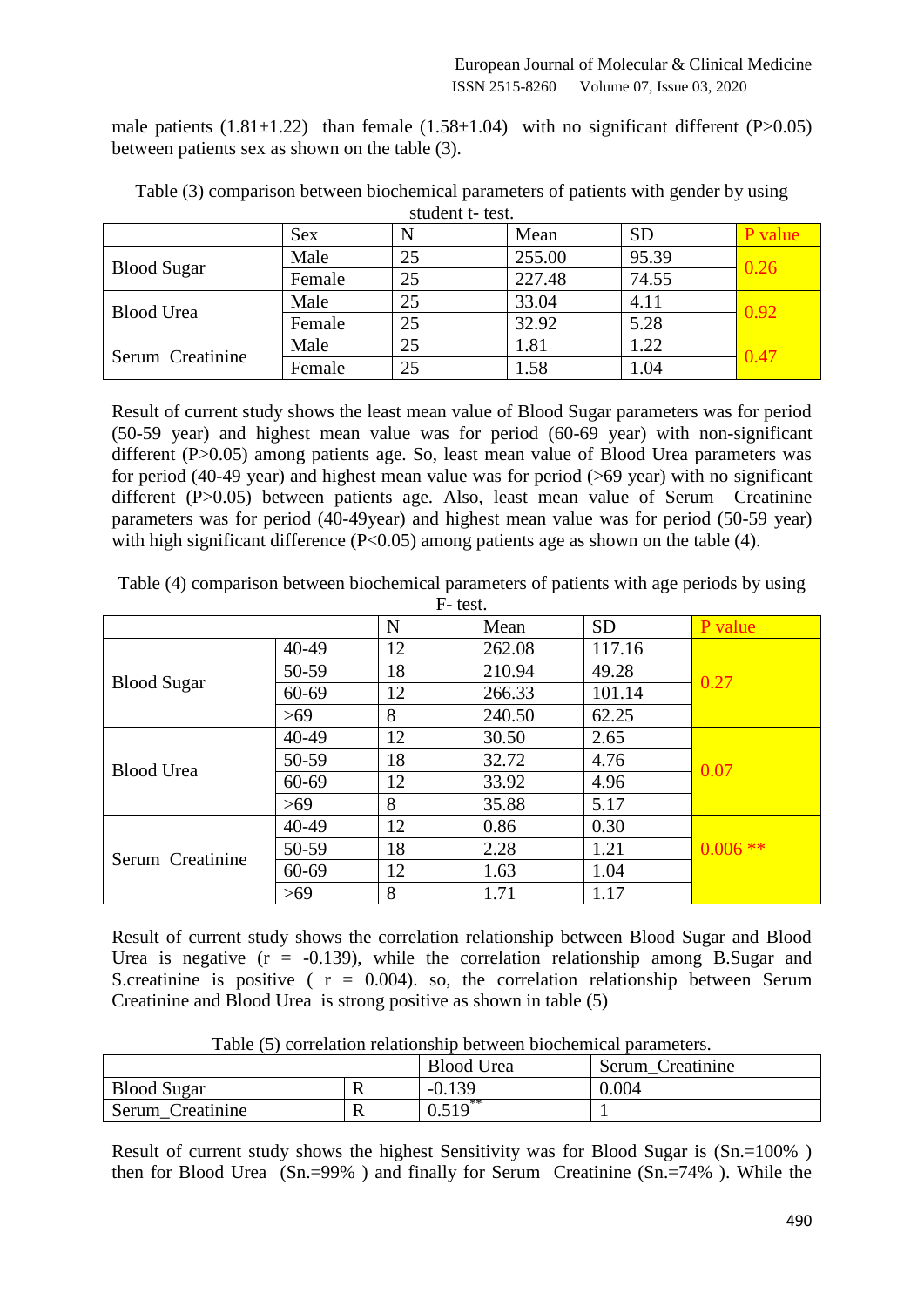highest the highest was for Blood Urea (Sp.=70%) then for Blood Sugar (Sp.=60%) finally for Serum Creatinine  $(Sp.=32\%)$  as shown in table (1) and figure (2).

| ROC curve.         |                                     |                                     |                |            |  |  |  |
|--------------------|-------------------------------------|-------------------------------------|----------------|------------|--|--|--|
| <b>Parameters</b>  | <b>Sensitivity</b><br>$\frac{6}{6}$ | <b>Specificity</b><br>$\frac{0}{0}$ | <b>Cut off</b> | <b>AUC</b> |  |  |  |
| <b>Blood Sugar</b> | 100%                                | 60%                                 | >97            | 0.99       |  |  |  |
| <b>Blood Urea</b>  | 99%                                 | 70%                                 | $>15$          | 0.97       |  |  |  |
| Serum Creatinine   | 74%                                 | 32%                                 | >0.80          | 0.75       |  |  |  |

Table (6) Sensitivity, Specificity, and Cut off for comparison parameters of current study



Figure (2) Sensitivity, Specificity, and Cut off for comparison parameters of current study ROC curve.

## **4. DISCUSSION**

Adaptation among young people is at its beginning, while adaptation is completed in the middle ages, the Beta cells responsible for secreting insulin are getting old and tired in the elderly. Unable to replace the damaged nephrons in the adult human, So that with advanced ages, as the weakened nephrons increased, the total number of nephrons was reduced and the urine and creatinine values were also increased. Nadia et al 2017 recorded that is prevalence of type II diabetes has significantly increase among teens and young adults. As with olderonset type II diabetes, family history, obesity, and sedentary lifestyle are the main predisposing risk factors. Associated with the onset of diabetes at a younger age (defined here as up to the age of 40 years) exposure to a longer period of the disease and increase the risk of complications of chronic. Type II diabetes that appears at a young age affects many people of working- age, To accentuate the negative impacts of this disease on culture. Additionally, there is proof that type II diabetes that begins at a young age has a more violent phenotype of the disorder, contribute to the early evolution of complications, detrimental impacts on the quality of the life and long-term consequences are undesirable, Boost the risk for a possible public health disaster. Within this Analysis, we identify the current epidemiology and awareness of adolescents and young people with regard to patients pathophysiology, complications, risk factors, and management type II diabetes . The Beta cells attain their development in the middle ages, then this behavior was diminishing with the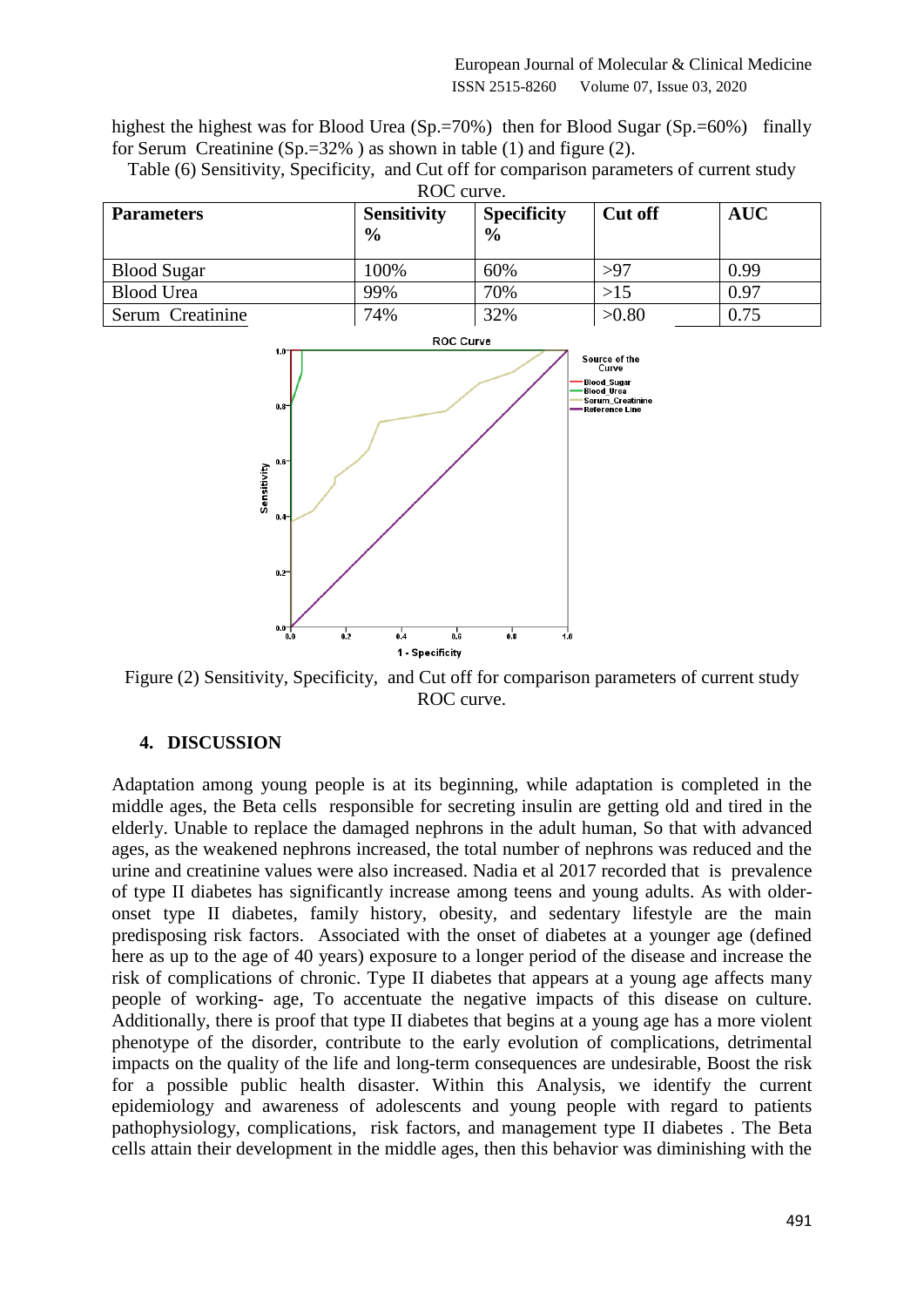risk of obesity. On the other hand, urea and creatinine increased at an advanced age because the nephrons of the kidney were wearing out and getting old.

The reason for the high prevalence of males with diabetes and the lower incidence of females is that the hormone of estrogen in females activates beta cells and therefore decreases the concentration of sugar in the blood. (Christine M. Grimaldi et al 2002). The second explanation for high sugar in males is that they experience more stress and psychological distress than females, and this is different from the findings of (Singh,p. et al 2014), That says increased men's sugar is due to increased male muscle mass. Singh, p. et al 2014 confirmed that there is no substantial difference between diabetics male and female. In comparison to our diabetes results, females were less affected than males.

Hypertension causes diabetes, and because males are more vulnerable to diabetes than females due to stress and psychological distress, this is true. ( Debprasad Chattopadhyay et al 2012).

This study showed the pattern in diabetics between blood sugar and blood urea levels with a weak relationship, as indicated by the value of "r". The B.Sugar and urea level "r" value was -0.139. The association between serum urea and serum creatinine levels was high  $(r= 0.519)$ This is no identical to (SA Bamanikar et al 2016).

 Result of ROC curve showed the highest sensitivity for blood sugar (100%), then blood urea (99%) and lowest sensitivity for serum creatinine (74%).

## **5. CONCLUSIONS**

It was concluded that Beta cells were at its activity at middle ages, then declines at elders.on the other hand, urea and creatinine were increased with advanced ages.

#### **6. REFERENCES**

- [ 1] U. Satyanarayana, Biochemistry, (Third Ed), 2007; p. 669-670.
- [ 2] Shlomo M, Polonsky KS, Larsen PR, Kronenberg HM. Diabetes Mellitus. Willams textbook of endocrinology, 12th Ed. Philadelphia: Elsevier/Saunders; 2011, p.1371- 1435.
- [3] Zimmet P, Alberti KG, Shaw J. Global and societal implications of the diabetes. Nature 2001; 414:782-7.
- [4] Schrier RW, Gottschalk CW, Disease of the Kidney, (5th Ed.). Boston, little, Brown, 1993; 2153-89.
- [ 5] Anjaneyulu M. Chopra K. Quercetin, an antioxidant bioflavonoid, attenuates diabetic nephropathy in rats. Clinical & Experimental Pharmacology & Physiology. 2004; 31:244-8.
- [6] Al-Quwaidhi, A.J.; Pearce, M.S. and Sobngwi, E. et al., (2014). Comparison of type 2 diabetes prevalence estimates in Saudi Arabia from a validated Markov model against the International Diabetes Federation and other modelling studies. Diabetes Research and Clinical Practice, 103(3): 496-503.
- [7] BeLue, R. ; Okoror, T.A. and Iwelunmor, J. et al., (2009). An overview of cardiovascular risk factor burden in sub-Saharan African countries: a socio-cultural perspective. *Global Health* ; 5: 10
- [ 8] Blandine T., Sarra S., Naia . (2020). Sex differences in metabolic regulation and diabetes susceptibility. Diabetologia volume 63, pages453–461
- [ 9] Brownm, A.F. ; Mangione, C.M. and Saliba, D. et al., (2013). California Healthcare Foundation/American Geriatrics Society Panel on Improving Care for Elders with